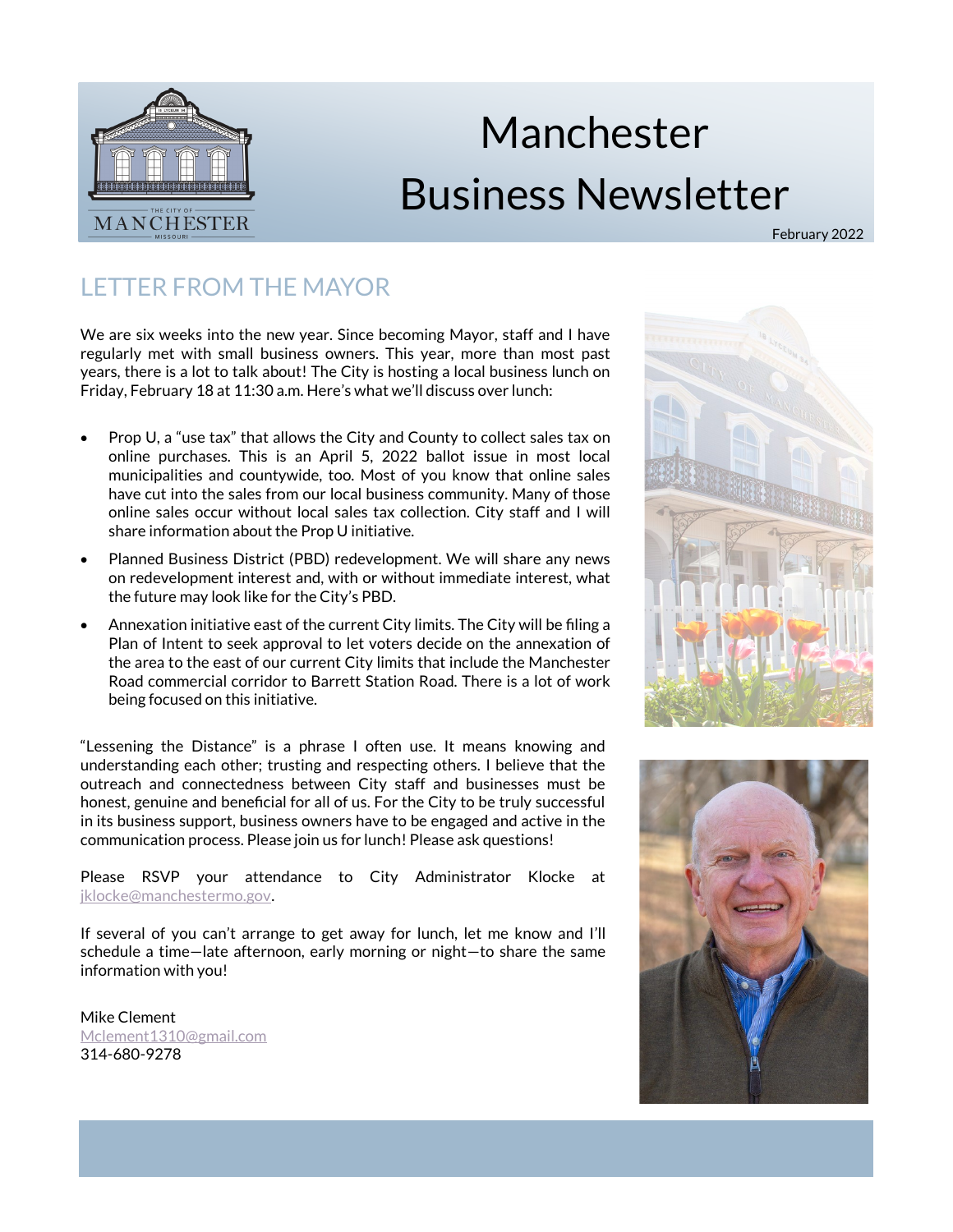# COME CHAT WITH US

Dear Business Owners,

Please join the City of Manchester's Local Business Gathering on Friday, February 18th at 11:30 a.m. at the Manchester Parks Building (359 Old Meramec Station Road). Our primary dialogue will be to discuss the following:



Proposition U: A proposal to enact a Local Use Tax on the purchase of online goods by Manchester residents from out-of-state retailers such as Amazon, Overstock.com, or Wayfair. City officials will explain how "Prop U" is part of a regionwide initiative where many neighboring municipalities will have the proposition on the April 5th ballot. Additionally, we would like to discuss how the local use tax will affect your business.

Planned Business District Redevelopment (PBD): The deadline for developers to submit a proposal for redevelopment of the PBD is February 10th. The City will provide an update on the proposals, if any are received, and answer any questions you may have.

Annexation: The City is pursing annexation of two square miles of unincorporated St. Louis County just northeast of Manchester's boundaries and is interested in hearing more about what is means to be a Manchester business to you.

In addition to the topics that we will discuss above, we will also take a few moments to greet each other and hear how your business is doing and how the City can help you. A light lunch and drinks will be provided. If you have questions, please let us know. We look forward to seeing you then. Please email *[jklocke@manchestermo.gov](mailto:jklocke@manchestermo.gov)* to RSVP for

# BUSINESS LICENSING RENEWAL: May 1, 2022 to April 30, 2023 licensing year

Annual renewal notices for Business Licenses for Merchant, Services, Vendor, and Bank/ Savings and Loan for the May 1, 2022 to April 30, 2023 licensing year will be mailed out to businesses by the Finance Department on or about March 1, 2022. Renewal applications need to be returned to the Finance Department (636 227-1385 x 103 or 105) at 14318 Manchester by April 15, 2022.

## NEW BUSINESSES

**Family Partners Manchester** 351 Forest Summit Ct

**Oberle Risk Strategies** 14288 Manchester Rd

**Frida Cosmetic Art** 134 Enchanted Parkway, Suite 202

**Jenna Marie's LLC** 445 Lafayette Center, Suite 102

**Salon Vera** 445 Lafayette Center, Suite 403

**Gangnam Medical Spa** 435 Lafayette Center

**Altered State Comics** 671 Big Bend Rd

**The Beauty Suite** 445 Lafayette Center

**Hearts of Harmony** 128 Enchanted Parkway, Suite 105

**Sun Up Express** 14401 Manchester Rd

**Premier Martial Arts** 469A Lafayette Center

**Honey Bee Tea** 429 Lafayette Center

**Plaza Tire Service (new owner)** 105 Baxter Rd

**Petro-Mart (new ownership)** 859 Meramec Station Rd

**Petro-Mart (new ownership)** 14181 Manchester Rd

**GLO West County** 14615 Manchester Rd, Suite 103

*Coming Soon:*

**Slyman Brothers** 14290 Manchester Road

**Olympia Gymnastics** 79 Nationalway Shopping Center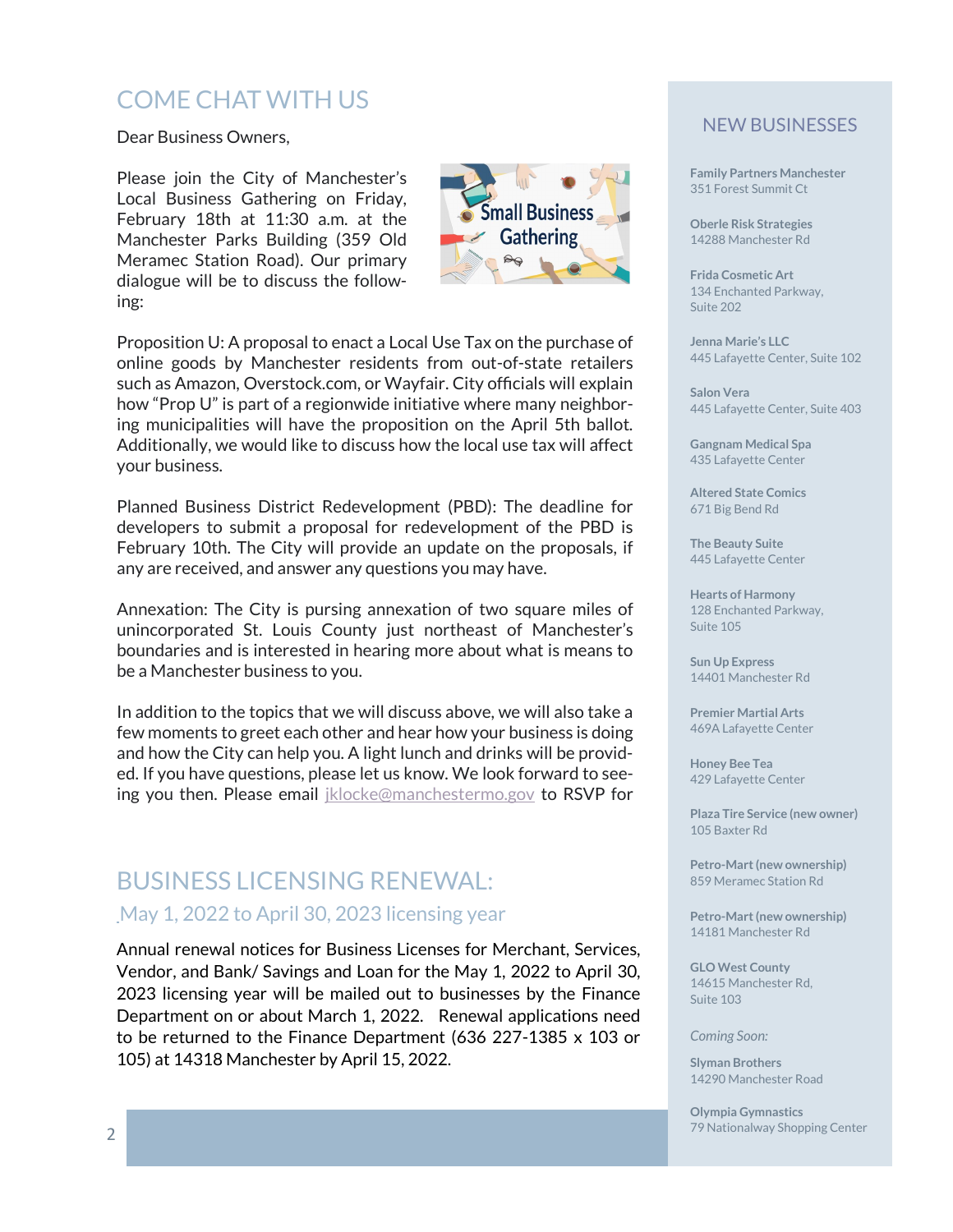# APRIL 5, 2022 GENERAL MUNICIPAL ELECTION PROPOSITION U—WHAT YOU NEED TO KNOW

Residents living in the City of Manchester and many neighboring communities will have the opportunity to vote in the April  $5<sup>th</sup>$  election on **Proposition U**, a proposal to enact a local **U**se tax on the purchase of online goods by Manchester residents from out-of-state vendors such as Amazon, Overstock.com, or Wayfair.

The proposed local use tax would be applied to online purchases in the same way that a sales tax is paid on a local purchase. When individuals make purchases at retail stores in Manchester, they pay the sales tax that is applicable at that location. Purchases by Manchester residents from out-of-state, online vendors go untaxed. For the City of Manchester to receive revenue from online sales, the City's voters must authorize its collection.

The enactment of a local use tax would ensure that online, out-ofstate purchases are taxed the same way as purchases made from Manchester's local businesses. The global pandemic has caused a boom in online sales forcing local Manchester businesses into an unfavorable position, competing with different tax laws that large outof-state online vendors benefit from.

Proposition **U**, if approved by Manchester voters, would allow the City to collect local use tax revenue at a rate of 1.25% (the same as the City's sales tax rate) on all online purchases from out-of-state vendors. "If approved on April  $5<sup>th</sup>$ , the City could see local use tax revenue of more than \$500,000 annually that would be used for core City needs that support the police, parks programming, and public works equipment and services. All departments would benefit. The community will benefit." City Administrator Justin Klocke said.

To learn more on how Proposition **U** could benefit you, the community, and Manchester's local businesses, please visit [www.manchestermo.gov/propu](http://www.manchestermo.gov/propu) or call Mayor Mike Clement at 314- 680-9278 or City Administrator Justin Klocke at 636-227-1385 x106. Register to vote in the April 5, 2022 General Municipal Election, by visiting www.manchestermo.gov/voterregistration.

Ballot Language:

## CALENDAR OF EVENTS

**Board of Aldermen—7 :00 pm** February 7, 22 (Tuesday) March 7, 21 April 4, 18 May 2, 16 June 6, 20 July 5(Tuesday), 18

## **Planning & Zoning Commission—**

**7:00 pm** February 14, 28 March 14, 28 April 11, 25 May 9, 23 June 13, 27 July 11, 25

## **Board of Adjustment—6:30 pm**

February 10 March 10 April 14 May 12 June 9 July 14

### **General Municipal Election**

April 5—deadline to register for the General Municipal Election is March 9, 2022

### **City Office Closures**

February 21st—Presidents' Day May 30th—Memorial Day July 4th—Independence Day

Check the City of Manchester's calendar [here](http://www.manchestermo.gov/calendar.aspx?CID=14,22,24,25,26,27) to stay up to date with City events and closures.

Shall the City of Manchester impose a local use tax at the same rate as the total local sales tax rate, provided that if the local sales tax rate is reduced or raised by voter approval, the local use tax rate shall also be reduced or raised by the same action?